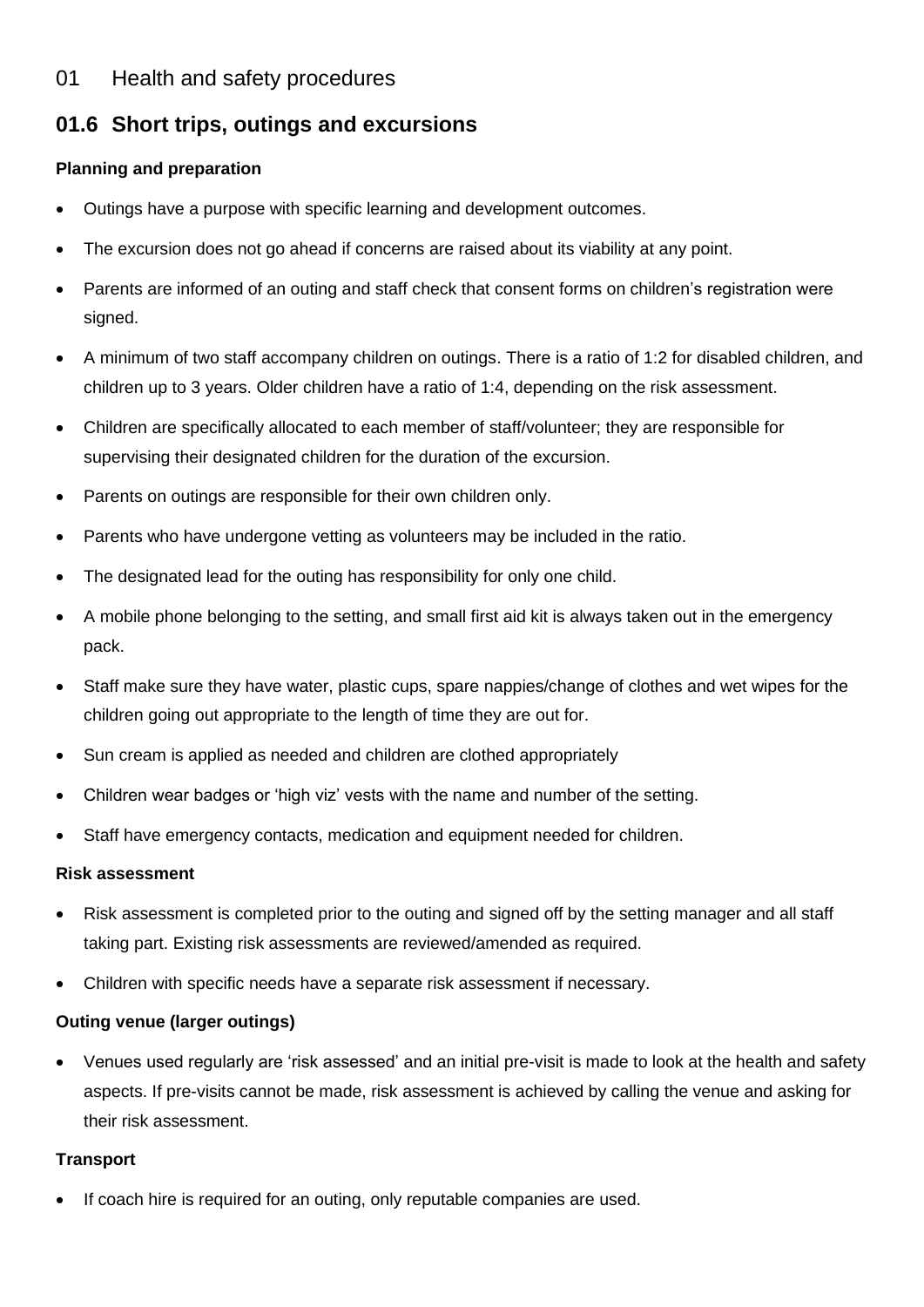- The setting manager ensures that seat belts are provided on the coach and that booster seats and child safety seats are used as appropriate to the age of the children.
- The maximum seating capacity of the coach or minibus is not exceeded.
- Contracted drivers are not counted in ratios.
- Public transport should always be ratio of 1-2 (unless agreed with the setting manager).

## **Where transport is provided by the setting**

- Records are kept including insurance details and a list of named drivers.
- Drivers using their own transport should have adequate insurance cover.

### **Forest School sessions (not on site)**

- A separate risk assessment is conducted, and Forest School standard procedures are followed.
- The sessions always have a level 3 trained forest school practitioner.

#### **Farm and zoo visits**

Staff are aware of the risks posed by infections such as E.coli being contracted from animals. They are also aware of toxic substances used on farms that could be hazardous to health. Staff are vigilant of the natural dangers presented by a farm or zoo visit and conduct a risk assessment prior to the visit.

- The venue is contacted in advance of the visit to ensure no recent outbreaks of E.coli or other infections. If there has been an outbreak the visit will be reviewed and may be postponed.
- Hands are washed and dried thoroughly after touching an animal.
- Nothing is consumed whilst going round the farm. Food is eaten away from animals, after thoroughly washing hands.
- **•** Children are prevented from putting their faces against animals or hands in their own mouths.
- **EXECT** If animal droppings are touched, hands are washed and dried immediately.
- **EXECTS** Shoes are cleaned and hands washed thoroughly as soon as possible on departure.
- Staff or volunteers who are or may be pregnant, should avoid contact with pregnant ewes and may want to consult their own GP before the visit.
- Farmers have a responsibility to ensure that hand washing and drying facilities are available and are suitably located, that picnic areas are separate and clean, and that all other health and safety laws are fully observed.

For further guidance, refer to the insurance provider.

#### **Larger outings checklist**

There is an identified lead person for the outing.

• The outing has an educational purpose and has been agreed with the setting manager.